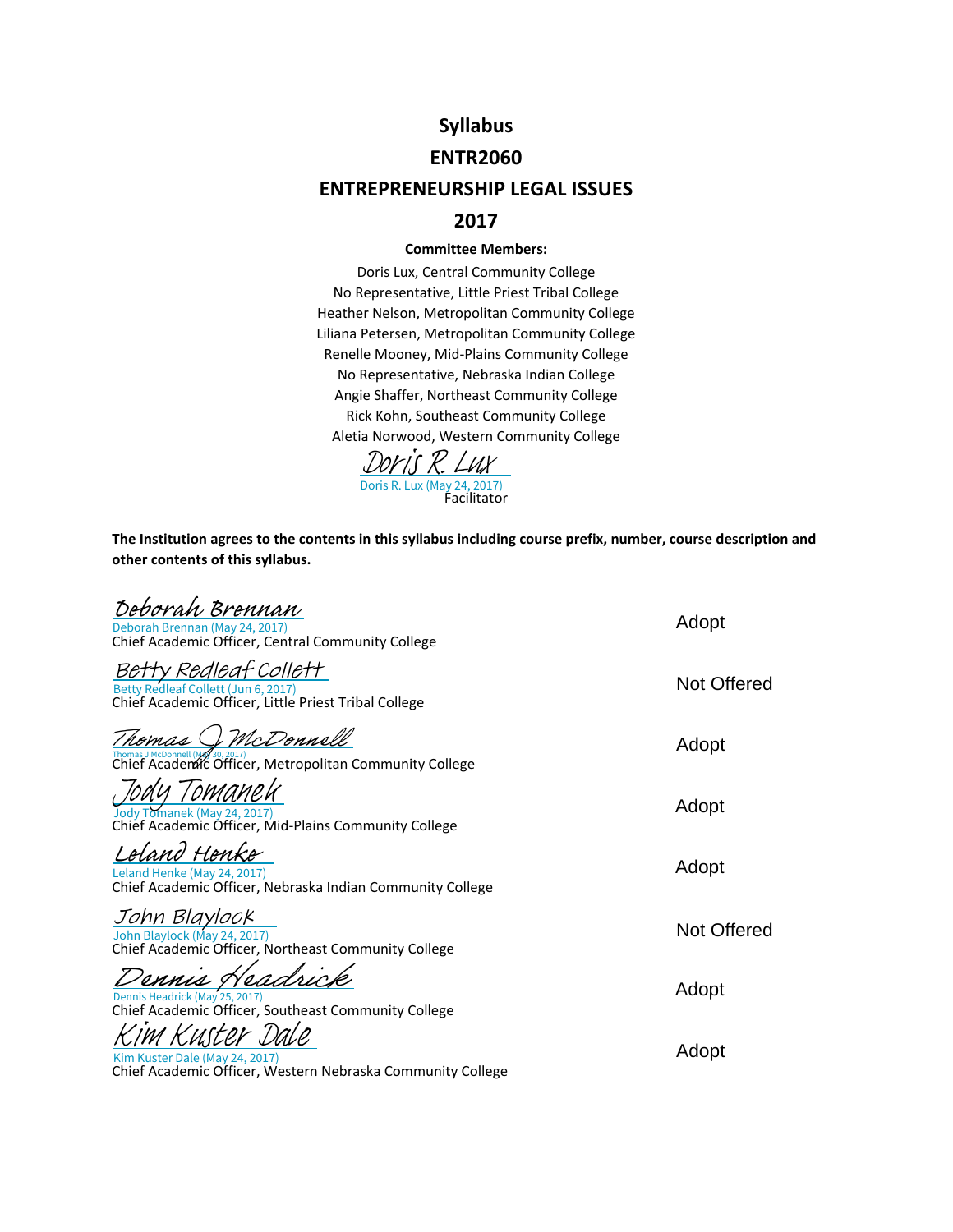# **I. CATALOG DESCRIPTION**

| Course Number:       | <b>ENTR2060</b>                                                                                                                                                                                                                                                                                                                       |
|----------------------|---------------------------------------------------------------------------------------------------------------------------------------------------------------------------------------------------------------------------------------------------------------------------------------------------------------------------------------|
| Course Title:        | Entrepreneurship Legal Issues                                                                                                                                                                                                                                                                                                         |
| Prerequisite $(s)$ : | None                                                                                                                                                                                                                                                                                                                                  |
| Catalog Description: | The student will explore legal issues related to business<br>entities. Students will review contract law, articles of<br>incorporation and the filing process, intellectual property,<br>employment law, personnel policies and procedures, the<br>hiring process, job descriptions, disciplinary actions, and<br>business insurance. |
| Credit Hours:        | 3.0 semester hours/4.5 quarter hours<br>.45 hours                                                                                                                                                                                                                                                                                     |

# **II. COURSE OBJECTIVES/COMPETENCIES**

*Course will*

- (1) Determine the formation of business legal entities.
- (2) Review the registration process of intellectual property.
- (3) Discuss employment law.
- (4) Discuss the various areas of contract law as they relate to business.
- (5) Discuss the Uniform Commercial Code.
- (6) Examine various creditor remedies.
- (7) Review insurance needs for a business.

# **III. STUDENT LEARNING OUTCOMES**

*Students will be able to*

- (1) Compare/contrast the forms of business entities.
- (2) Identify the process of registering intellectual property.
- (3) Discuss employment law.
- (4) Discuss contract law.
- (5) Discuss provisions of the Uniform Commercial Code (UCC).
- (6) Identify various creditor remedies.
- (7) Compare business insurance costs and options.

# **IV. COURSE CONTENT/TOPICAL OUTLINE**

- a. Unit 1—Formation of Business Entities
- b. Unit 2—Real and Intellectual Property
- c. Unit 3—Employment Law
- d. Unit 4—Contract Law
- e. Unit 5—Uniform Commercial Code